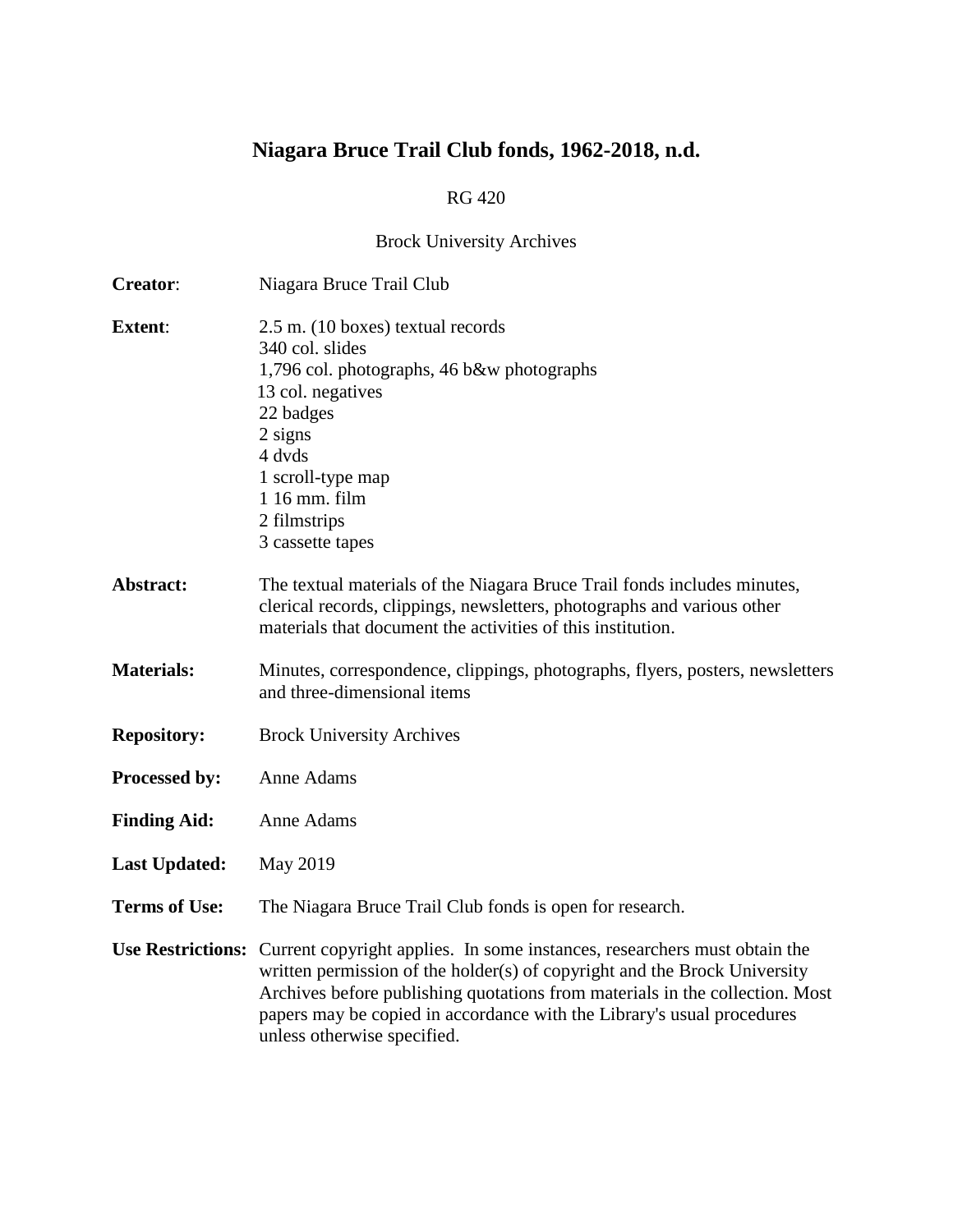- **Citation:** RG 420, Niagara Bruce Trail Club fonds, 1962- 2012, n.d., Brock University Archives.
- **Acquisition Info:** Files have remained the property of the Niagara Bruce Trail Club since its inception. They were donated by Merle Richards, president of the Niagara Bruce Trail Club on June 12, 2012. Additional files were donated on Jan. 6, 2015 and Oct. 30, 2018.

## **Administrative History:**

The Bruce trail is Canada's longest and oldest continuous footpath. The trail runs along the Niagara Escarpment from Niagara to Tobermory through private and public land. The main trail is 890 km long and the side trails measure 400 km.

In 1961, a "Save the Escarpment" conference was held in Hamilton. Gerry Wolfram, a writer for the St. Catharines Standard proposed that a committee be formed to develop a hiking trail. The Peninsula Field Naturalists Club formed a committee and President Bert Lowe contacted landowners along the proposed route to gain permission to cross their properties. Through Bert Lowe's effort and dedication, the trail was completed in October 1963. The trail was officially opened on May  $24<sup>th</sup>$ , 1964 in a ceremony at Queenston. The Niagara group joined the Bruce Trail Association in 1968 at which time the Niagara Bruce Trail Club was formed.

The Bruce Trail Association is a charitable, membership-based volunteer organization. Their goal is to preserve public access to the Niagara Escarpment while restoring its natural habitat. The head office of the Bruce Trail Association is located in Hamilton, Ontario.

The Niagara Bruce Trail Club's goal is to secure and preserve a natural corridor along the Niagara Escarpment while providing education, awareness, and access for the public and the future. The club has organized many hikes including special hikes such as the one to commemorate the St. Catharines Centennial. The club has also hosted children's hikes, cross country skiing hikes, wildflower hikes, jogging hikes, snowshoe hikes and bike outings. They hold annual events such as the End to End hike which is a 3 day walk from Grimsby to Queenston and the 30 km Laura Secord hike to commemorate Laura Secord's famous walk. Charity hikes have also been held for the Heart and Stroke Foundation and the Lung Association as well as other causes.

Major changes have taken place along the trail throughout the years, some of these include: a re-route which eliminated the tunnel passage (1976) and a bridge which eliminated the need to walk to Mountain Road to cross the Queen Elizabeth Way (2008). Other major changes and clean-up projects have been undertaken by the club.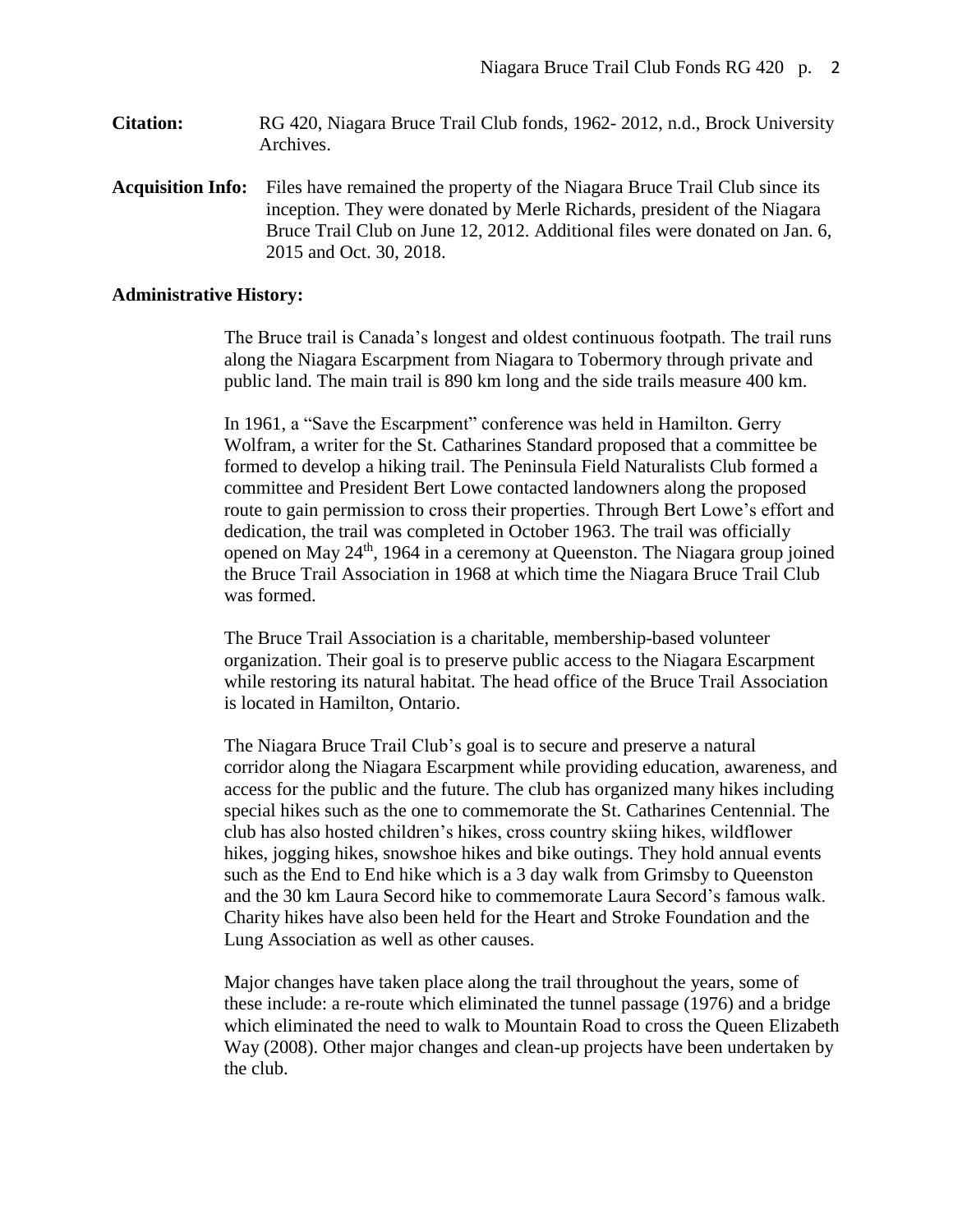The Bruce Trail Conservancy (formerly Association) is made up of 9 clubs including: Niagara Bruce Trail Club (Queenston to Grimsby), Iroquia Bruce Trail Club (Grimsby to Kelso), Toronto Bruce Trail Club (Kelso to Cheltenham), Caledon Hills Bruce Trail Club (Cheltenham to Mono Centre), Dufferin Hi-Land Bruce Trail Club (Mono Centre to Lavender), Blue Mountains Bruce Trail Club (Lavender to Craigleath), Beaver Valley Bruce Trail Club (Craigleath to Blantyre), Sydenham Bruce Trail Club (Blantyre to Wiarton) and Peninsula Bruce Trail Club (Wiarton to Tobermory).

Sources: *<http://www.niagarabrucetrail.org/index.html>* and *<http://brucetrail.org/>*

#### **Scope and Content:**

The bulk of the materials consist of administrative records, minutes, clippings and photographs for The Niagara Bruce Trail Club. The original order has been maintained where possible and where no order existed like records were brought together. Some of the series are divided into sub-series based on subject matter or record format. Most of the contents of the scrapbooks and clippings were duplicated within the collection and filed according to material type.

The fifth edition (1969) of the Bruce Trail Guide Book is water damaged and missing  $\frac{1}{2}$  of the front cover.

 List of abbreviations: BTA – Bruce Trail Association NBTC – Niagara Bruce Trail Club FSN – Fundraisers Service Network

## **Organization:**

The records are arranged into 4 series.

#### **Series I – Niagara Bruce Trail Club Records, 1962-2014 (non-inclusive), n.d.**

Sub-Series A. Niagara Bruce Trail Club Minutes, 1963-2012 (non-inclusive)

Sub-Series B. Correspondence, 1962-2017 (non-inclusive), n.d.

Sub-Series C. Niagara Bruce Trail Club documents, 1965-2012 (non-inclusive), n.d.

Sub-Series D. Hiking, Maintenance and Trails, 1971-2014 (non-inclusive), n.d.

Sub-Series E. Fundraising, 1964-2007 (non-inclusive), n.d.

Sub-series F. History, 1962-2009 (non-inclusive), n.d.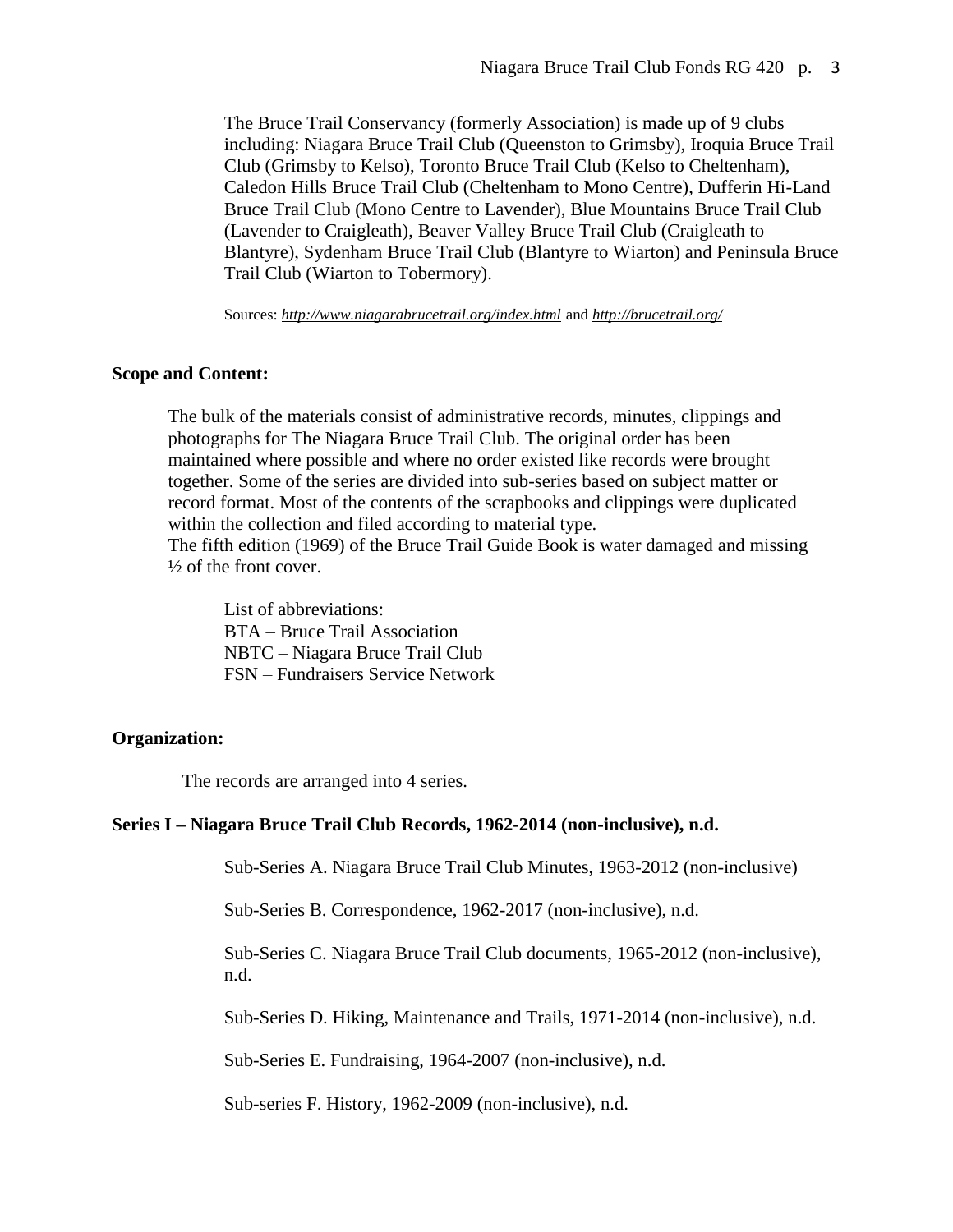## **Series II – Bruce Trail Association Records, 1967-2013 (non-inclusive), n.d.**

Sub-Series A. Bruce Trail Association Minutes, 1967-2013 (non-inclusive), n.d.

 Sub-Series B. Bruce Trail Association documents, 1967-2009 (non-inclusive), n.d.

 Sub-Series C. Bruce Trail Association Hiking, Maintenance and Trails, 1973- 2005 (non-inclusive), n.d.

 Sub-Series D. Bruce Trail Association Fundraising, 1991-2014 (non-inclusive), n.d.

## **Series III – Niagara Bruce Trail Club and Bruce Trail Association Promotional Material, 1962-2014 (non-inclusive), n.d.**

Sub-Series A. Clippings, 1962-2014 (non-inclusive), n.d.

Sub-Series B. Photographs and slides, 1962-2014 (non-inclusive), n.d.

Sub-Series C. Flyers and Posters, 1977-2008 (non-inclusive), n.d.

Sub-Series D. Calendars, 1983-2008 (non-inclusive)

Sub-Series E. Newsletters, 1964-2008 (non-inclusive)

Sub-Series F. Bruce Trail Reference Books, 1969-2008 (non-inclusive)

Sub-Series H. Multimedia Items, 1975-2007 (non.inclusive), n.d.

## **Series IV – Ecological Projects and Studies, 1974-2008 (non-inclusive), n.d.**

**Inventory:**

 **Series I – Niagara Bruce Trail Club Records, 1962-2014 (non-inclusive), n.d.**

 **Sub-series A. Niagara Bruce Trail Club Minutes, includes board of director meetings, executive committee meetings, business meetings, volunteer management committees, trail maintenance, club communication committee meetings, and landowner committee meetings, 1963-2012 (non-inclusive)**

- 1.1 Handwritten minutes, 1963-1967
- 1.2 Handwritten and typed minutes, 1972-1974, 1978-1980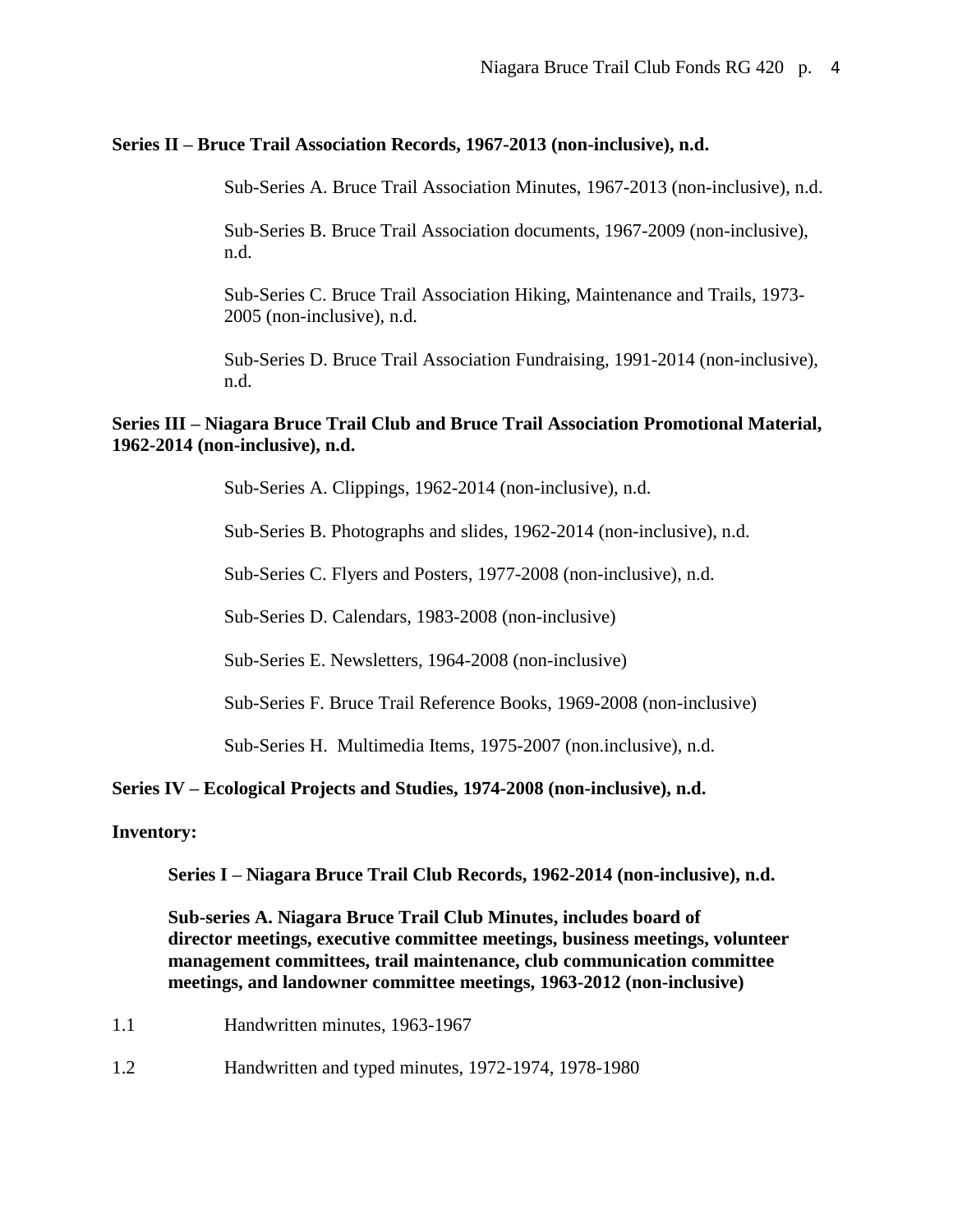- 1.3-1.17 Minutes, 1981 -2012
- 9.1-9.4 Minutes, 2013-2018
- 1.18-1.21 Annual meeting minutes, 1972, 1974-1976, 1978, 1980-2011
- 9.5 Annual meeting minutes, 2013-2018

## **Sub-Series B. Correspondence, 1962-2014 (non-inclusive), n.d.**

- 1.22 Correspondence, includes letters from Bert Lowe as president of the Niagara Escarpment Trail Council, a request for the pedestrian crossing on Highway 406 at Lake Gibson and a description of the Niagara Escarpment Trail from Grimsby to Queenston, 1962-1968, 1970, 1972, 1974-1976, 1978
- 1.23 Includes: information and correspondence on "Go to Blazes" day; correspondence regarding the use of Morningstar Mill; Niagara Road 114 footpath in the town of Niagara on the Lake; objectives of the Bruce Trail Association; the closure of Gibson Street Bridge in Grimsby; the proposed Upper Canada Heritage Trail and the General Brock Trail, 1980-1985
- 1.24 Includes a press list, recommendations on awards and badges and the proposed amendment to the Regional Niagara Policy Plan (no.33) and the Town of Grimsby official plan, 1986-1989
- 1.25 Includes a checklist for the location and design of the Bruce Trail; Niagara River Remedial Action Plan; hiking and camping weekend; questionnaire; winners of the Bruce Trail Club badge contest; a request for permission to construct a pedestrian bridge over an arm of Lake Moodie, west of Merritville Highway and Ontario Heritage Foundation Niagara Escarpment Public Awareness Survey, 1990
- 2.1 Responses to the FSN report, comments of the Niagara Escarpment Plan Review, an incident report of a hiker who had to be hospitalized during a hike on the Bruce Trail and information on a workshop for landowners, 1991
- 2.2 Includes correspondence about the  $25<sup>th</sup>$  anniversary of the opening of the Bruce Trail and corresponding hikes including the inaugural annual Laura Secord Hike, information on the Bruce Trail Association strategic plan, the rededication of the northern cairn in Tobermory, and Name the Newsletter contest entries, 1992
- 2.3 Includes: abuses and improprieties of the Niagara Escarpment Commission, application for funding assistance to rebuild the access to and from the gorge at Twenty Mile Creek and directors' and officers' liability coverage summary, 1993
- 2.4 Includes information on the Twelve Mile Creek marathon and encouraging responsible environmental behavior in Short Hills Park, 1994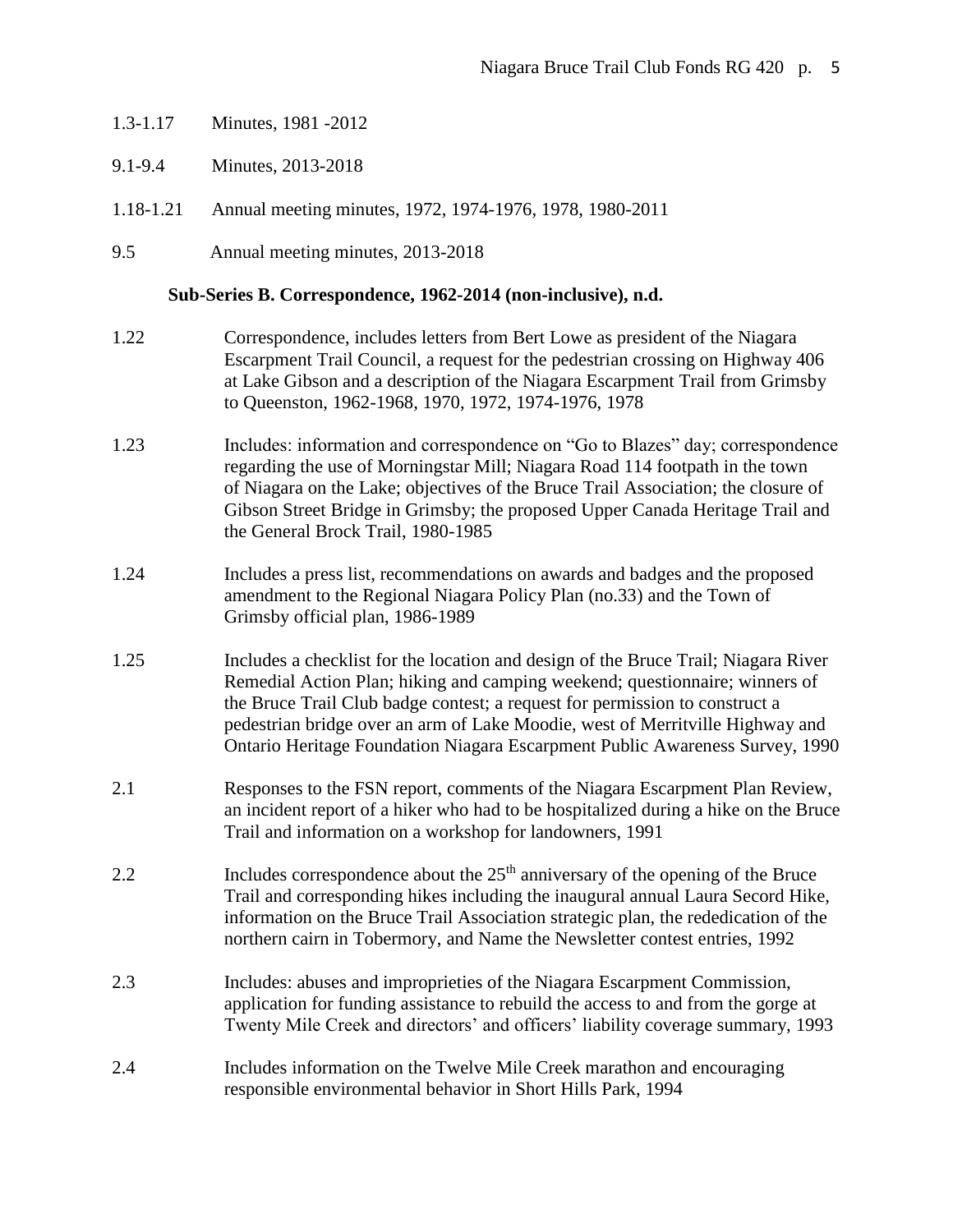| 2.5  | Includes information on Provincial Parks and the Bruce Trail, correspondence<br>regarding the Girl Guides of Canada – Bruce Trail Division, the announcement<br>of the Escarpment being declared a World Biosphere Reserve by the United<br>Nations, 1995 |
|------|-----------------------------------------------------------------------------------------------------------------------------------------------------------------------------------------------------------------------------------------------------------|
| 2.6  | Includes information on property tax relief for owners of forested land, Heart<br>Hike '96, 1996                                                                                                                                                          |
| 2.7  | Includes: correspondence about the bridges that have become unstable on the trail<br>that crosses the Brock property, and a vicious dog which attacked hikers, 1997                                                                                       |
| 2.8  | Includes inquiries about a safe highway crossing at the CNR overpass at the QEW<br>east of St. Catharines, 1998-1999                                                                                                                                      |
| 2.9  | Enbridge Consumers Gas supports the Bruce Trail, QEW at Sand Plant Hill CNR<br>structure replacement, multi-use trail and bikeway system master plan and<br>changes around Zimmerman Road, 2000-2003                                                      |
| 2.10 | Huge clean-up job on 2 properties, Sugar Bush Blues Gala, negotiations with East<br>dell Estates Winery for an easement through their property and the $40th$<br>anniversary of the Niagara Bruce Trail Club, 2004-2007                                   |
| 2.11 | Queenston Quarry Reclamation Company proposal and the audit of side trails.<br>There are a number of photocopied photos in this file, 2008                                                                                                                |
| 2.12 | The mapping of Short Hills Park, a forum addressing the issue of safety on the<br>Merritt Trail, and funding for trails by the Federal Government. Also included are<br>letters of appreciation, 2009, 2014-2017 n.d.                                     |
|      | Sub-series C. Niagara Bruce Trail Club Documents including membership lists,<br>landowner lists, financial statements, by-laws, agreements between the club and<br>interested parties and inventory, 1965-2012 (non-inclusive), n.d.                      |
| 2.13 | Membership lists, including some executive lists, 1965, 1986-1987, 1989-1992                                                                                                                                                                              |
| 2.14 | Membership lists, including some executive lists, 1993, 1995, 1997-2010                                                                                                                                                                                   |
| 2.15 | Niagara section of Bruce Trail property owners lists, 1970, 1973, 1975-1977,<br>n.d.                                                                                                                                                                      |
| 2.16 | Niagara section of Bruce Trail property owners lists, includes correspondence,<br>1986-1989, n.d.                                                                                                                                                         |
| 2.17 | Niagara section of Bruce Trail property owners lists, includes correspondence and<br>maps, 1990-1993, 1995-1996, 1998-1999, n.d.                                                                                                                          |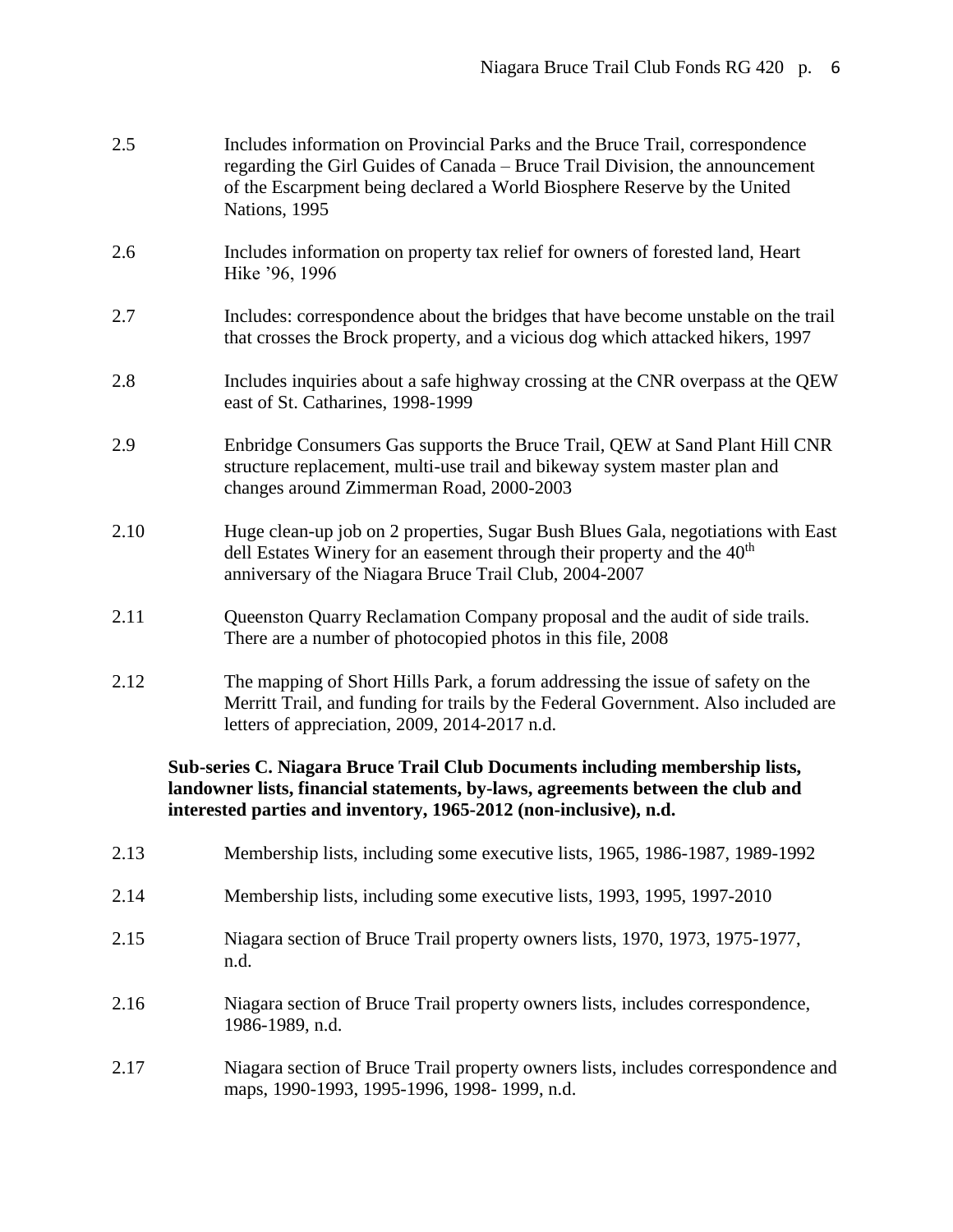| 2.18        | Niagara section of Bruce Trail property owners lists, 2001-2003, 2005, 2007, n.d.                                                                                                           |  |
|-------------|---------------------------------------------------------------------------------------------------------------------------------------------------------------------------------------------|--|
| 2.19        | Niagara Bruce Trail Club landowners appreciation potluck suppers flyers and<br>lists, 1990, 1994, 1998-2002, 2005                                                                           |  |
| $3.1 - 3.4$ | Niagara Bruce Trail Club financial statements, 1974-1976, 1980-1982, 1984-<br>2012                                                                                                          |  |
| 3.5         | By-Laws, 1989-1990, 1996, 2000, 2006, n.d.                                                                                                                                                  |  |
| 3.6         | Agreements between the club and interested parties including correspondence,<br>permits, planning policies and maps 1984, 1989                                                              |  |
| 3.7         | Inventory, 1991-1992                                                                                                                                                                        |  |
|             | Sub-Series D. Hiking, Maintenance and Trails including hike schedules, trail<br>maintenance and volunteers, hiking guidelines, trail changes and badges, 1971-2014<br>(non-inclusive), n.d. |  |
| 3.8         | Niagara Bruce Trail Club hike schedules (short version), 1971-1974, 1990-1992,<br>1995-1997, 2000-2008                                                                                      |  |
| 3.9         | Niagara Bruce Trail Club hike schedules (long version), 1971, 1973, 1982-1985,<br>1989-1999                                                                                                 |  |
| 3.10        | Niagara Bruce Trail Club hike schedules (long version), 2000-2010                                                                                                                           |  |
| 3.11        | Lists of trail maintenance personnel and trail captains, 1972, 1974, 1981, 1984,<br>1988-1994, 1996, 1998-1999, 2002-2004, 2008-2009                                                        |  |
| 3.12        | Trail maintenance workshops, guidelines and checklists from both the Niagara<br>Bruce Trail Club and the Bruce Trail Association, 1990-1994, 1996, 1998, 2001,<br>2003-2004, 2008, n.d.     |  |
| 3.13        | Volunteer awards and recognition, 1984-1985, 1989, 1993, 1995, 1998, 2008,<br>2014                                                                                                          |  |
| 3.14        | Volunteer report prepared by Mindee I. Naismith, 59 coloured photos, 1990-1991                                                                                                              |  |
| 3.15        | Niagara Bruce Trail Club advice for hike leaders including guidelines and maps,<br>1996, 2004, n.d.                                                                                         |  |
| 3.16        | Niagara Bruce Trail Club special outings and joint hikes with other clubs, 1987-<br>1991, 1994, n.d.                                                                                        |  |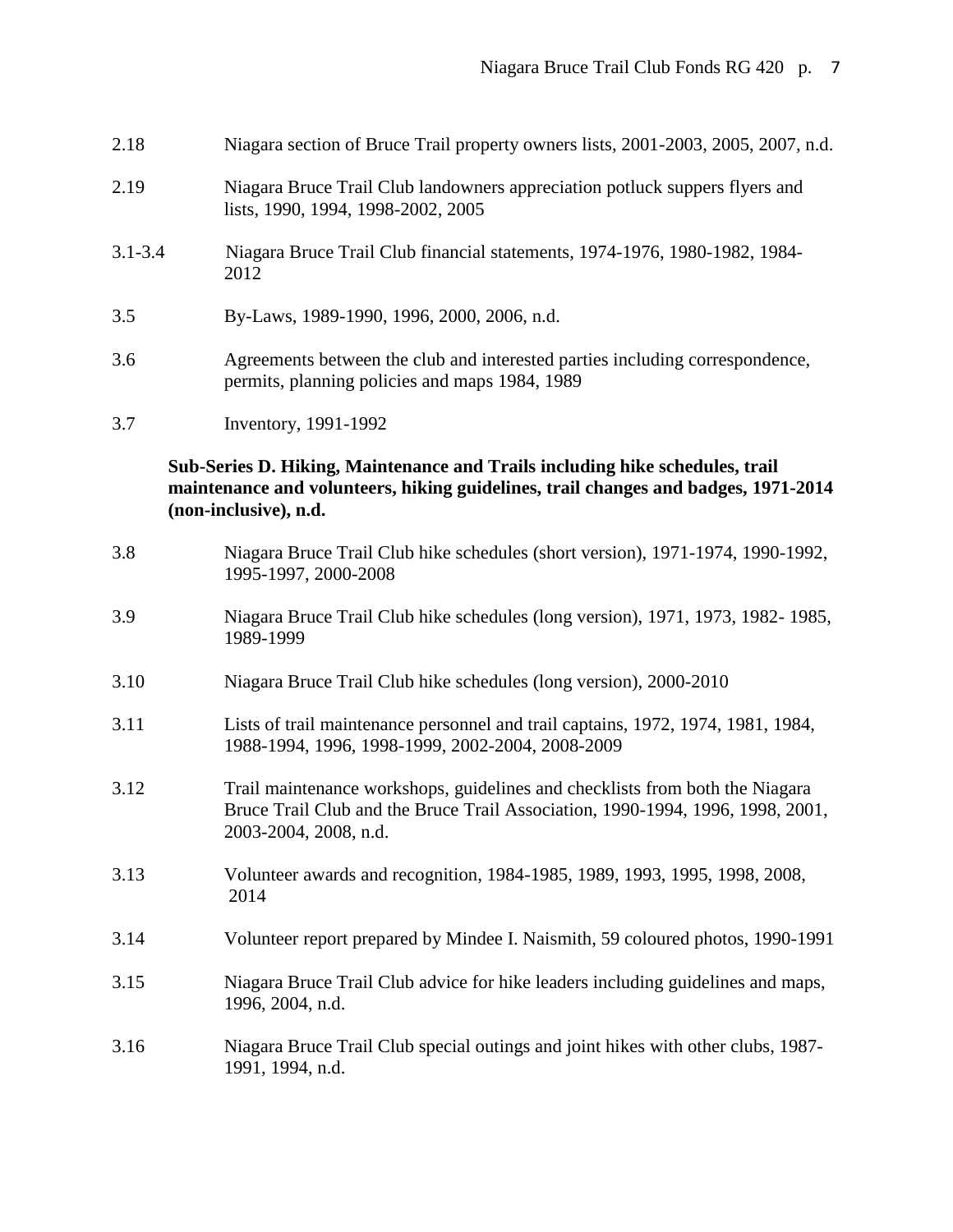- 3.17 Niagara Bruce Trail Club input from hikers, 1985, 1997-2000, n.d.
- 3.18 Correspondence and entries for the Niagara Bruce Trail Club badge contest and sketches of the Merritthon badge, 6 badges, 1 sign, 1990, 1997, n.d.
- 3.19 Samples of badges, 15, badges, 1997, 2013-2014, n.d.
- 3.20 Trail closures and opposition including correspondence and clippings, 1976- 1978, 1980, 1986-1987, 1990, 1993
- 3.21 Trail changes and statistics including maps, information on the General Brock Hiking Trail, guidebook revisions, correspondence and contracts, 1983-1985, 1987, 1993, 1998, n.d.
- 3.22 Niagara Bruce Trail audits, 1992, 2002
- 3.23 Assorted maps for reference, n.d.
- O.4 1 map (scroll type) showing the area around Lake Ontario and outlining the Bruce Trail from Queenston to Balls Falls, n.d.

## **Sub series E. Niagara Bruce Trail Club fundraising, 1964-2007 (non-inclusive), n.d.**

3.24 Includes: Correspondence, application for a grant, menu of fundraising ideas, protocol for dedication of plaques, dedication of a plaque to Enbridge Gas and information on the Escarpment Legacy Campaign, 1964-1965, 1971-1974, 1993- 1994, 2000, 2002-2004, 2006-2007, n.d.

## **Sub-series F. History, 1962-2009 (non-inclusive), n.d.**

3.25 Includes: handwritten notes, correspondence, clippings, flyers and maps. Also included are Hiker's High by Pattie McVetty, History of the Escarpment Trail, Niagara: Grimsby to Queenston, Points of Historical Interest along the Niagara Section of the Bruce Trail by Lloyd Oliver, Escarpment Trail Council News Letter nos. 1 and 2, the Great Bruce Trail Trivia Quiz and The History of Woodend by Paul Naray, 1 coloured photo, 1962-1964, 1971, 1982, 1989-1991, 1997, 2002, 2004-2005, 2007-2009, n.d.

## **Series II – Bruce Trail Association Records, 1967-2013 (non-inclusive), n.d.**

 **Sub-series A. Bruce Trail Association Minutes including presidents' Meetings; Board of Director meetings; Membership Committee meetings; Trail Development; Maintenance Committee meetings; Landowners Relations Committee meetings; Executive Committee meetings and Club Communication Committee meetings, 1971, 1974, 1976, 1983-2007, 2013**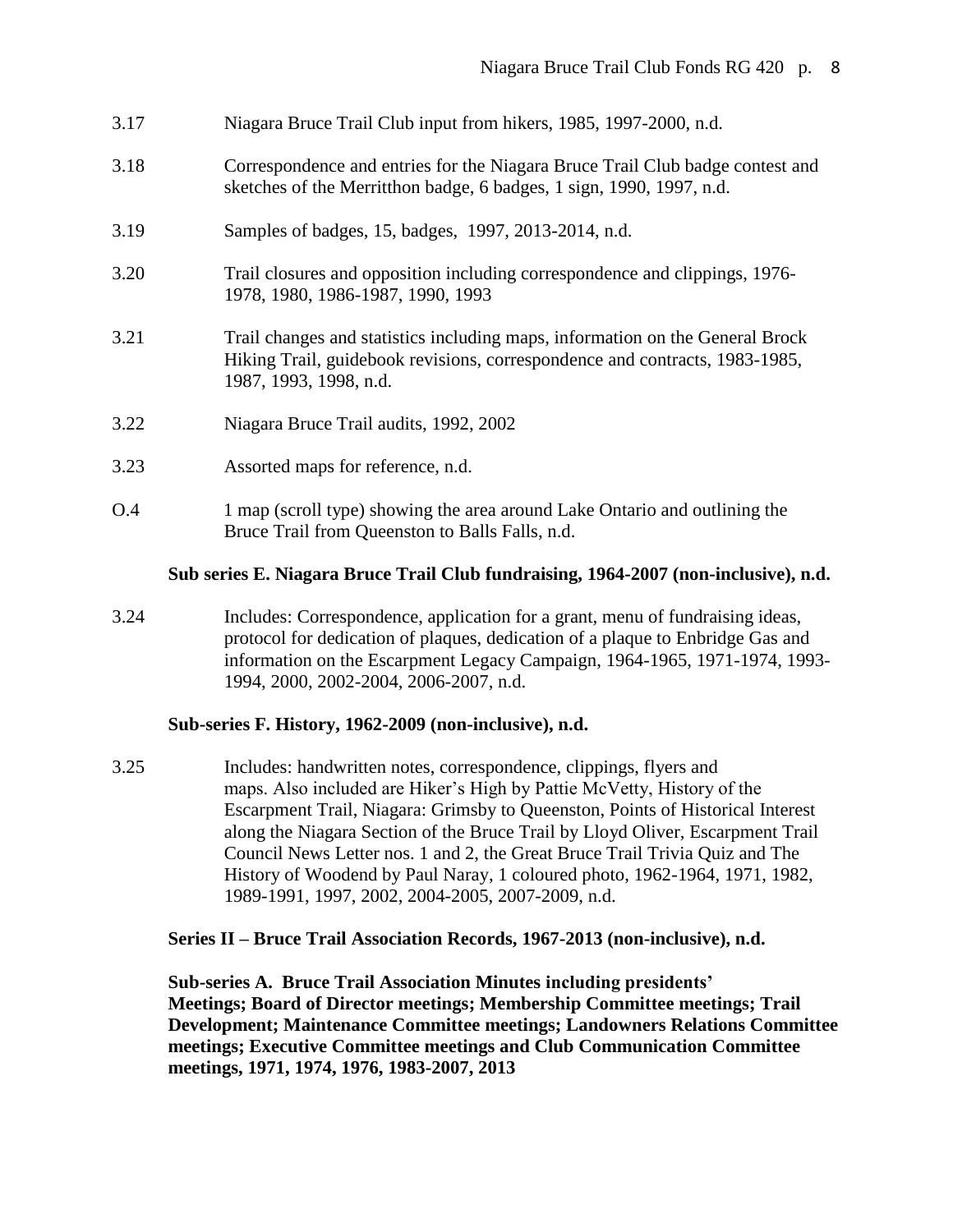- 4.1 Minutes, 1983-1984, 1987-1988, 1990-1998, 2000-2001, 2003-2004
- 4.2 Executive committee and club communication committee meetings, 2005-2007
- 4.3 Board of Directors meetings, 2005
- 4.4 Board of Directors meetings including 1 Club Communication Committee meeting, 2006
- 4.5 Board of Directors meetings including 1 Club Rep. meeting, 2007
- 4.6 Bruce Trail Association annual meetings, 1971, 1974, 1976, 1983-1986, 1989
- 4.7 Bruce Trail Association annual meetings, 1990, 1993, 1995-1996, 1999-2002, 2004, 2013

## **Sub-series B. Bruce Trail Association documents including: Membership Reports, Landowner Regulations, Financial Statements, By-laws, Plans, Audits and Restructuring, 1967-2009 (non-inclusive), n.d.**

- 4.8-4.9 Membership reports including some with allocation methodology, 1987-2009, n.d.
- 4.10 Bruce Trail Association documents regarding land ownership, includes: Land Management Policy, the license agreement form, *Landowners Relations Manual*, a list of landowner relations directors, correspondence, the trail/ landowner/ property change cover sheet, the license between the BTA and Brock University, and the *Who Does What?* draft, 1995, 1997-1998, n.d.
- 4.11 Bruce Trail Association financial statements, 1975-1976, 1984-1986, 1992-1993
- 4.12 Documents including: framework policies, mission statement and objectives, duties and responsibilities of representatives on the board of directors, ownership of the Bruce Trail Association, directors' and officers' liability coverage summary, charter objectives, how to run a meeting, policy on fiscal control and management of projects, responsibilities of the board, responsibilities of officers and executive committee members, general guidelines for committees, communication and consultation strategy, criteria for the location and design of the Bruce Trail, an outline of BTA policy development, all-terrain vehicle brochure, the Bruce Trail marketing plan, mountain bike policy and conducting research on BTA land, 1976, 1988, 1992-1994, 1998, 2003-2004
- 4.13 By-laws, 1967, 1985, 2003
- 4.14 Management plan for the Bruce Trail, 1986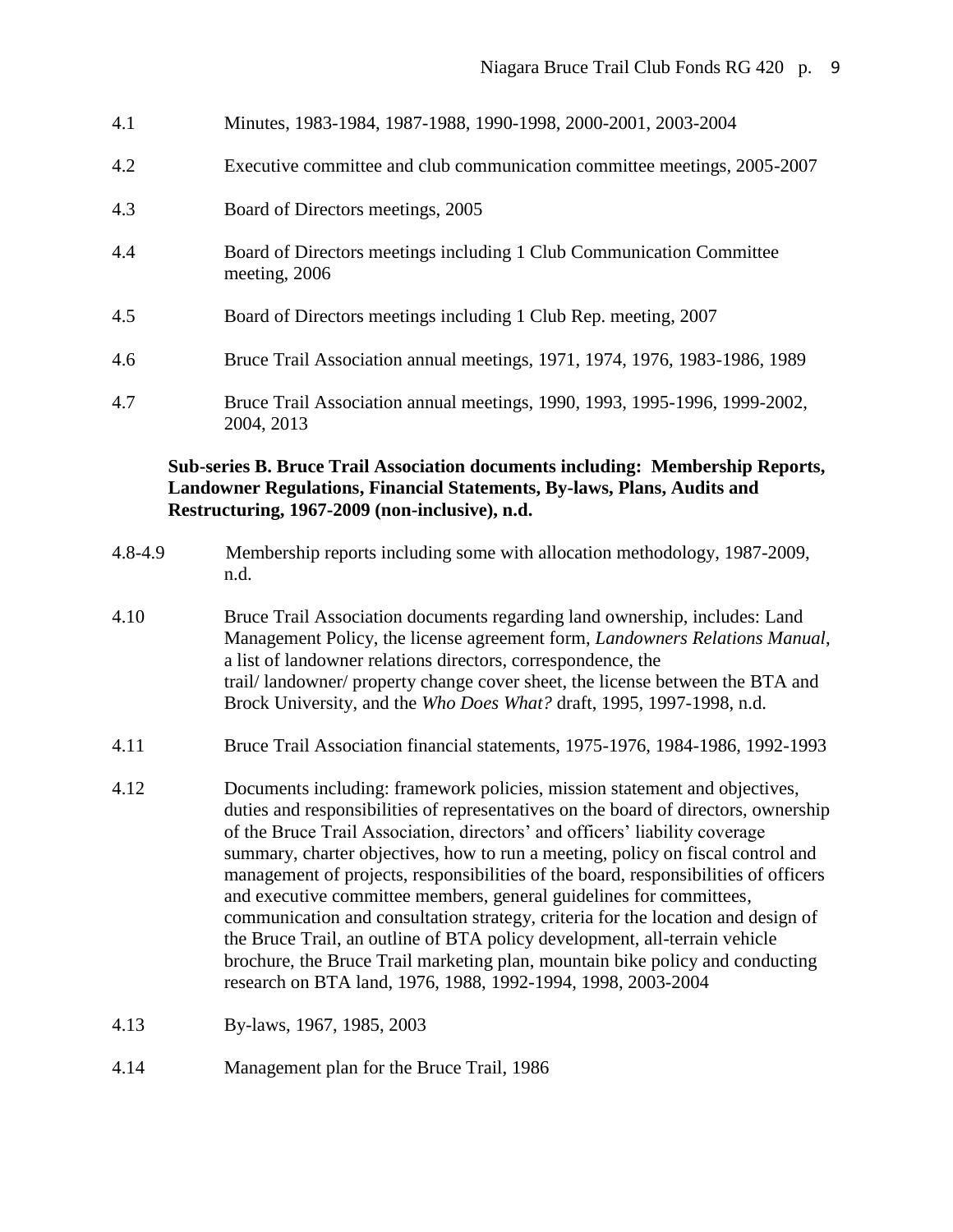- 4.15 *Bruce Trail Comprehensive Plan* executive summary, communications and consultation strategy and Comprehensive Plan vol.1: *The Plan*, 1990, n.d.
- 4.16 *Bruce Trail Comprehensive Plan*, 1991
- 4.17 *Bruce Trail Association Strategic Plan*, including: strategic planning committee presentation, mission statement, preliminary strategic plan, strategic directions, strategic plan and *Towards a New Strategy* prepared by Peter Ally Associates, 1991-1993, 1999, 2003
- 4.18 *Bruce Trail Audit*, 1997
- 4.19 *Bruce Trail Enterprises: A New Beginning* presented by Federal Business Development Bank, 1992
- 4.20 Report of the nominating committee, 1992
- 4.21 *Restructuring* which includes: The Restructuring Committee Report and draft 2 of The Restructuring Committee Report, 1996, n.d.
- 4.22 *Vision 2010* is a document prepared by York University MBA students. This is a strategic study of the Bruce Trail Organization. It is an independent study and is not necessarily endorsed by the Bruce Trail Association, 1999
- 4.23 This is a draft report of the Organizational Review Committee regarding the organizational renewal of the Bruce Trail Association, 2004
- 4.24 Provincial Documents including: *This Land is Whose Land*? A legal guide to property protection rights and Ontario's Provincial Parks Class Environmental Assessment for Provincial Park Management, n.d.

## **Sub-Series C. Bruce Trail Association Hiking, Maintenance and Trails, (non inclusive), n.d.**

- 4.25 Bruce Trail Association guidelines, hiking maps and *Environmental Hike Guidebook,* 1973, 1996, 2005, n.d.
- 4.26 Bruce Trail Association Guides for Trail Workers, 1984, 1991, 2001
- 4.27 Signs including Sign use and placement and sample drawings of signs, 1 sign, 1982, n.d.

#### **Sub Series D. Bruce Trail Association Fundraising, 1991-2014 (non-inclusive), n.d.**

4.28 Includes: Flyers, correspondence, copies of *Realizing the Dream*: *Donor Newsletter*, *Fundraising Feasibility Report* and policies on donor recognition and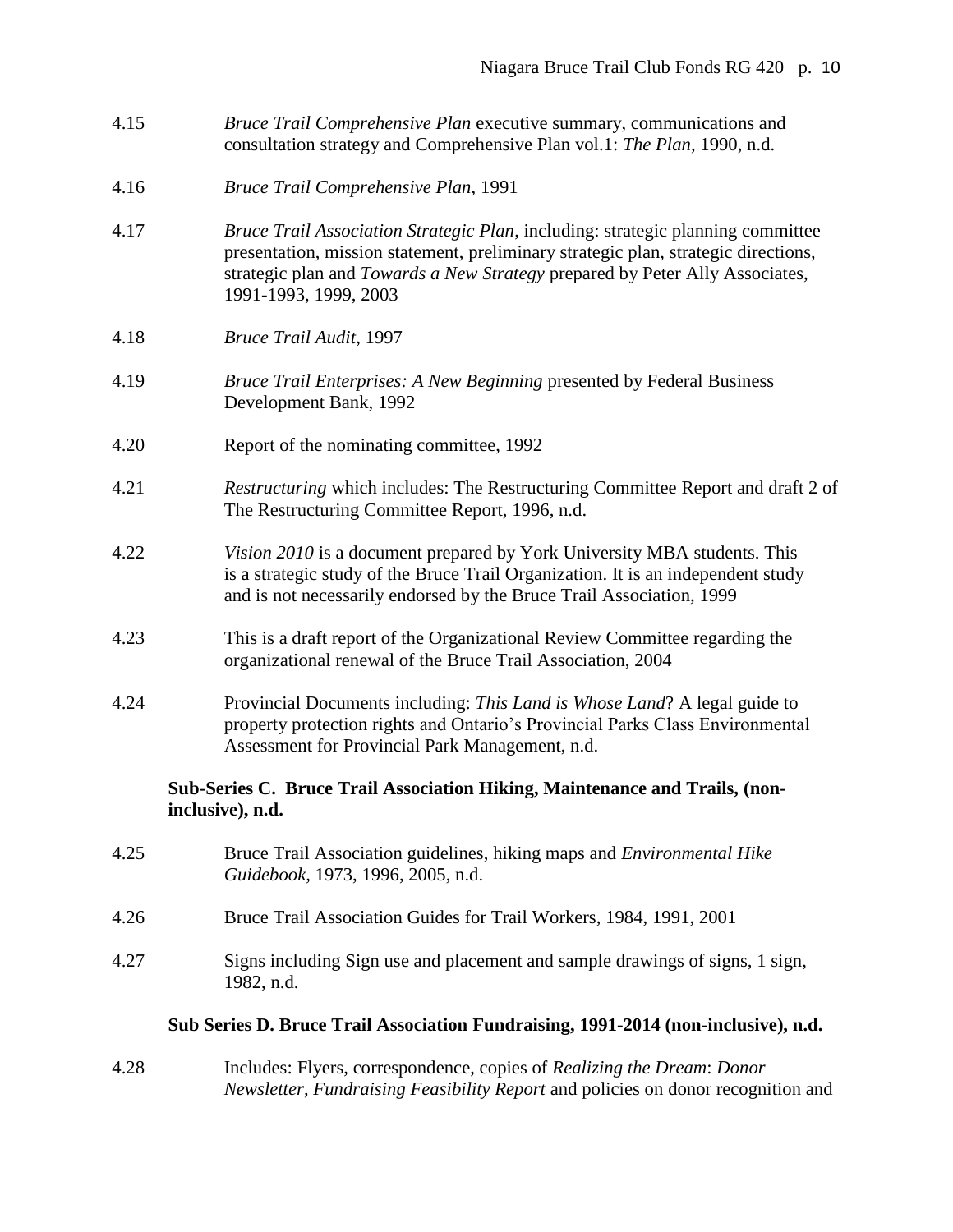acceptance of gifts, 1993-1995, 2000-2004, 2014

4.29 A report for the Bruce Trail Association from Fundraisers Service Network Inc. entitled *The Ribbon of Wonder Campaign.* Included in this file are responses to the report from B.T.A. board members and Bruce Trail Clubs, 1991

## **Series III – Niagara Bruce Trail Club and Bruce Trail Association Promotional Material, 1962-2017 (non-inclusive), n.d**.

## **Sub-Series A. Clippings, 1962-2017 (non-inclusive), n.d. Some of the clippings are sorted by topic.**

- 5.1 **Beginnings** Bruce Trail clippings includes: the opening of the first section of the Bruce Trail and the establishment of the Escarpment Trail Council, 1962- 1965, 1971, 1973-1975, 1978, n.d.
- 5.2 Includes articles on the General Brock Trail, the Bruce Trail Cairn, Morningstar Mill, the Laura Secord trek, the  $25<sup>th</sup>$  anniversary of the trail, the carvings of Dr. Ken Johnston and the  $30<sup>th</sup>$  anniversary of the trail, 1980, 1983-1985, 1987-1999, n.d.
- 5.3 Includes: the clean-up of the Ball Avenue property in Merritton, honours for Bert Lowe, controversy over the escarpment fence, the opening of the bridge over the Queen Elizabeth Way and Bruce Trail celebrates its  $50<sup>th</sup>$  birthday in Niagara. Bruce Trail Club promotes conservancy, 2000-2017, n.d.
- 5.4 **Members** File includes clippings about Bruce Trail Club and Bruce Association members and includes: awards, obituaries and articles about members' lives. Articles featuring people such as Esther Summers (historian), Don Robson (custodian of the Morningstar Mill), Ray Lowes (father of the Bruce Trail), Sister Kym Burt (environmentalist), Andy Panko (environmental consultant), Clyde Carruthers (cancer survivor who completed the end to end hike), J. Lloyd Oliver (book collector and winner of the first City of St. Catharines Human Rights Award), Paul Naray (avid hiker), Bert Lowe (instrumental in the establishment of the Niagara Bruce Trail), Bill Lidkea (volunteer with the Heart and Stroke Foundation) and Jim Rainforth (agrologist as well as avid Bruce Trail hiker and volunteer), 1991-2011, n.d. (non-inclusive)
- 5.5 **Cave Springs** Clippings include Margaret Reed and Cave Springs. Margaret Reed was dubbed the "Good Witch of Cave Springs". She received the Calypso Orchid Environmental Award in 2002 for her contribution to the restoration and preservation of the Bruce Trail and/or Niagara Escarpment Biosphere Reserve. Included are: articles, *The History of Cave Springs* by Margaret Reed, *Margaret Reed* by Carla Carlson, 2 b&w photos, 1 coloured photo, 1975, 1981, 1993-1994, 1999, 2002, 2005, n.d.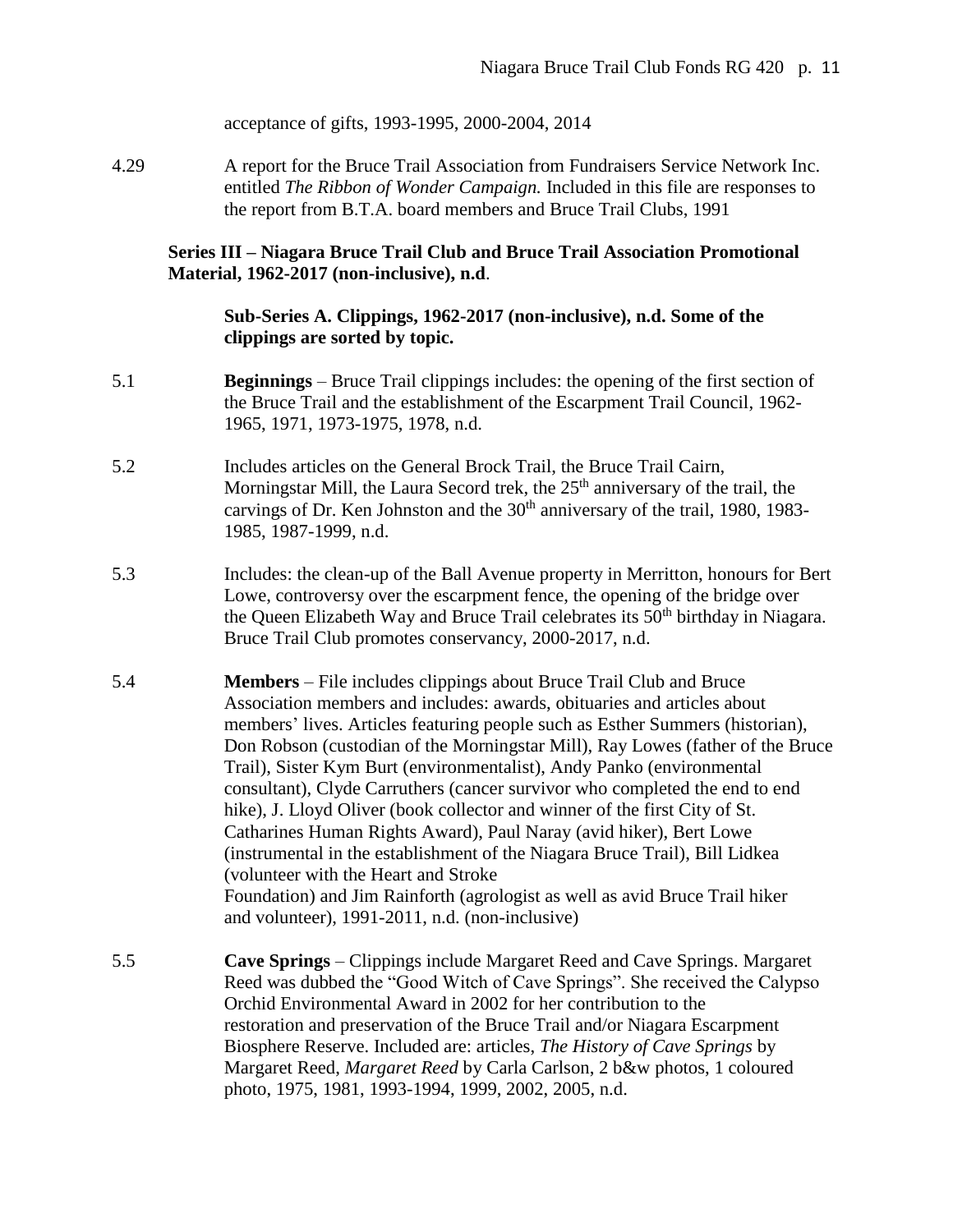- O.10 Scrapbook of clippings, 1993-1996
- O.11 Scrapbook of clippings, 1997-2000

## **Sub-Series B. Photographs, 1962-2014 (non-inclusive), n.d.**

- 5.6 Photos of the Niagara Bruce Trail Club at various hikes and functions includes: The first blaze, Bert Lowe placing stile at blazed trees, sheets of photocopied pictures, dedication of the Cairn at Queenston, Carol Disher's Lost Cruise, NBTC executive, Griffis Park Tower, Go to Blazes Day and a Blossom Trails Hike, 21 b&w photos, 9 coloured photos, 1962, 1970, 1985, 1990, 1996 -1997, n.d.
- 5.7 Scenes along the trail [from the early 1990s], Photos from the Outreach Program, photos taken by Janina Vanderpost of Hamilton end to end along the trail, 18 b&w photos, 59 col. photos and 6 negatives, 1995-1996, 1998, 2005-2006, 2014 n.d.
- 7.1 Niagara Bruce Trail Club assorted photos including Lungs for life, Credit Valley footpath and the bike hike, 4 b&w photos, 19 col. photos, 1983-1984, 1988, 1990
- 7.2 Niagara Bruce Trail Club assorted photos including the 1st annual dinner dance, speakers' seminar, Margaret Reed speaks to the group, annual golf tournament, Griffis Park and Jordan Lions' Winter Carnival, 48 col. photos, 1991
- 7.3 Niagara Bruce Trail Club assorted photos including Queenston Loop hike, Goat Island hike and Sunset Cruise, 1 b&w photo, 48 col. photos, 1992
- 7.4 Niagara Bruce Trail Club assorted photos including Beaverdams Lake Gibson, Woodend hike, Queenston Heights, Sleigh ride at Uncle Porky's, Ball's Falls to Rockway, Skylon – Goat Island and Dufferin Island, 70 col. photos, 1993
- 7.5 Niagara Bruce Trail Club assorted photos including Kinsman Ball's Falls hike, pot luck dinner, Woodend hike, Steve Bauer trails, Cave Springs hike, Action Day and Fort to Fort hike, 103 col. photos, 1994
- 7.6 Niagara Bruce Trail Club assorted photos including Tree Cycle Day, 1<sup>st</sup> annual Heart Hike, Short Hills, Niagara Parks hike, Lake Gibson hike, 4<sup>th</sup> annual Laura Secord hike, Rockway hike, Ball's Falls, 95 col. photos, 1995
- 7.7 Niagara Bruce Trail Club assorted photos including special hike for Paul Naray (85th birthday), Queenston hike and Heart Hike 96, 84 col. photos, 1996
- 7.8 Niagara Bruce Trail Club assorted photos including Fireman's Park special 30 year hike, Heart Hike 97, Cave Springs – Margaret Reed, Passing the baton by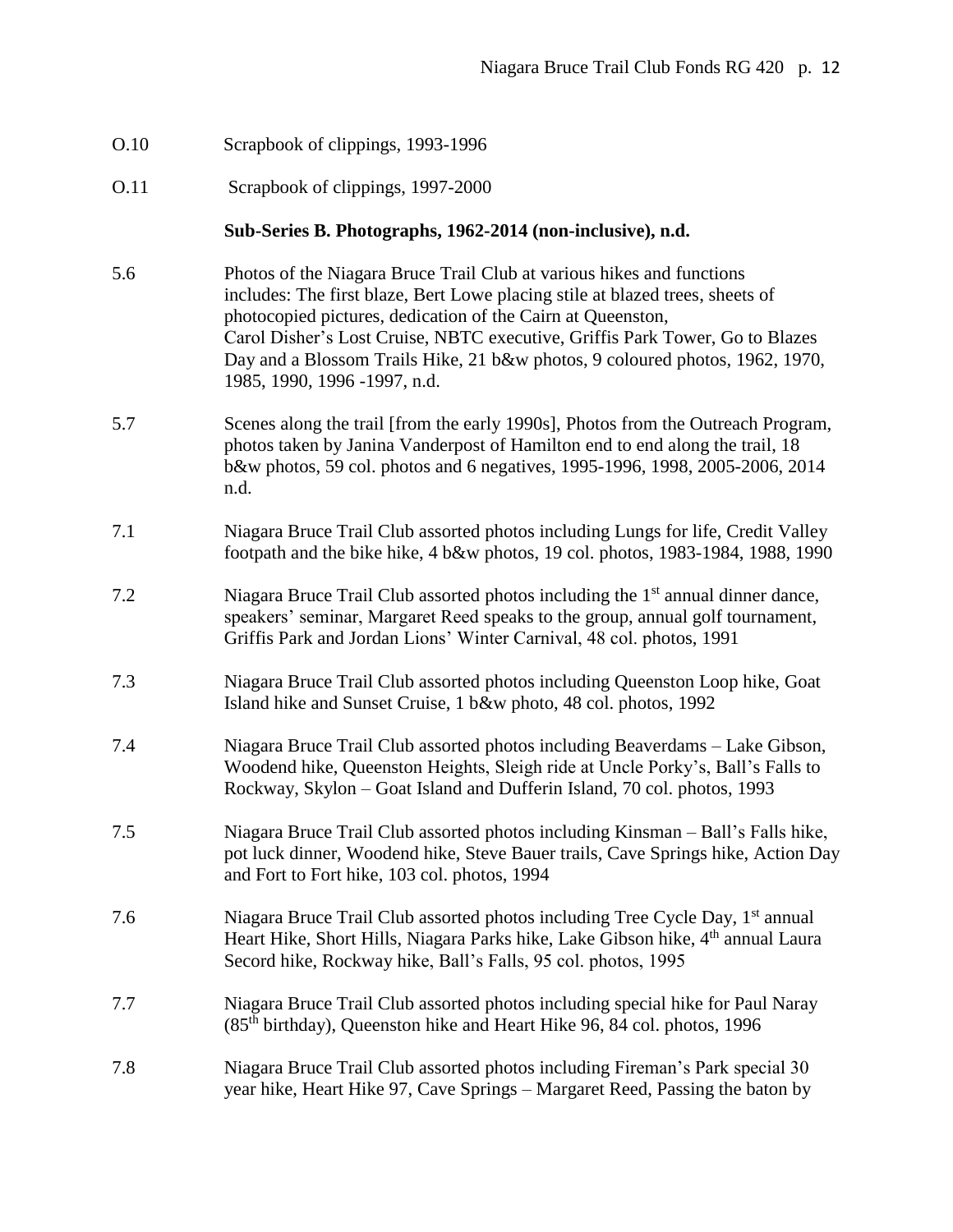|      | presidents and hike leader training and first aid, 83 col. photos, 1997                                                                                                                                                                   |  |  |
|------|-------------------------------------------------------------------------------------------------------------------------------------------------------------------------------------------------------------------------------------------|--|--|
| 7.9  | Niagara Bruce Trail Club assorted photos including Heart Hike 98 and Fireman's<br>Park hike, 66 col. photos, 1998                                                                                                                         |  |  |
| 7.10 | Niagara Bruce Trail Club assorted photos including Short Hills hike, Louth<br>Conservation hike and Iron Bridge Golf Course press meeting, 69 col. photos,<br>1999                                                                        |  |  |
| 7.11 | Niagara Bruce Trail Club assorted photos including dedication to honour<br>Enbridge Gas for donation, Feed the Birds hike, presentation of walking sticks to<br>retiring executive members and St. John's Pond hike, 75 col. photos, 2000 |  |  |
| 7.12 | Niagara Bruce Trail Club assorted photos including leisure hiking group and<br>Ball's Falls Thanksgiving Festival, 47 col. photos, 2001                                                                                                   |  |  |
| 7.13 | Niagara Bruce Trail Club assorted photos including the Environmental Award and<br>the Lloyd Oliver plaque, 10 col. photos, 2002                                                                                                           |  |  |
| 7.14 | Niagara Bruce Trail Club assorted photos including the leisure group, Agape<br>Valley hike, St. John's outdoor school and Fireman's Park hike, 52 col. photos,<br>2003                                                                    |  |  |
| 7.15 | Niagara Bruce Trail Club assorted photos including remembering Del<br>Hildebrande, newsletter stuffing, Lipa Park and presentation of plaque to Bert<br>Lowe, 56 col. photos, 2004                                                        |  |  |
| 8.1  | Niagara Bruce Trail Club assorted photos including newsletter stuffing and Frank<br>Delogu's 75 <sup>th</sup> birthday, 42 col. photos, 2005                                                                                              |  |  |
| 8.2  | Niagara Bruce Trail Club assorted photos including Paul Naray's 95 <sup>th</sup> birthday<br>and marking the 1 <sup>st</sup> blaze, 10 col. photos, 2006, 2009                                                                            |  |  |
| 8.3  | Hiking the Bruce Trail – Beaver Valley, 12 col. photos, 1994, 1999                                                                                                                                                                        |  |  |
| 8.4  | Hiking the Bruce Trail – Peninsula (completion of end to end), 23 col. photos,<br>1994                                                                                                                                                    |  |  |
| 8.5  | Hiking the Bruce Trail – Sydenham, 9 col. photos, 1994, 1996, 1999                                                                                                                                                                        |  |  |
| 8.6  | Hiking the Bruce Trail - Dufferin Highlands, 8 col. photos, 1995, 1998                                                                                                                                                                    |  |  |
| 8.7  | Hiking the Bruce Trail – Caledon, 17 col. photos, 1992, 1995-1996                                                                                                                                                                         |  |  |
| 8.8  | Hiking the Bruce Trail – Toronto, 9 col. photos, 1994, 1996                                                                                                                                                                               |  |  |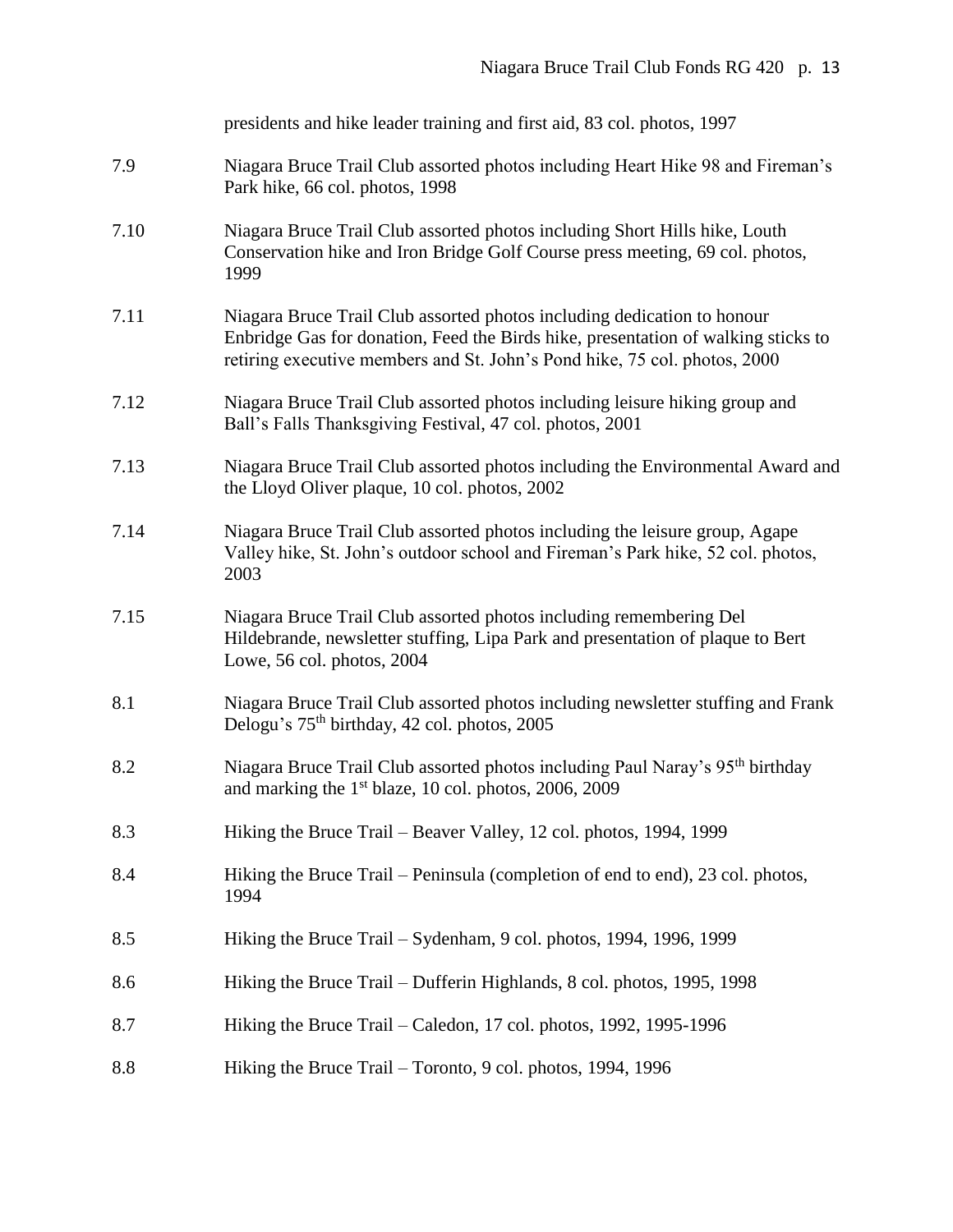| 8.9  | Hiking the Bruce Trail – Iroquoia, 17 col. photos, 1995-1996, 1999                                                                                                                                                                                       |  |  |
|------|----------------------------------------------------------------------------------------------------------------------------------------------------------------------------------------------------------------------------------------------------------|--|--|
| 8.10 | Hiking the Bruce Trail – Niagara, 5 col. photos, 1995-1997, 1999                                                                                                                                                                                         |  |  |
| 8.11 | Niagara Bruce Trail Club Builders and Trail Maintenance includes new trail at<br>Ball's Falls and bridge project, 16 col. photos, 1990-1992                                                                                                              |  |  |
| 8.12 | Niagara Bruce Trail Club Builders and Trail Maintenance includes steps at the<br>Bert Miller Arboretum and Ball's Falls project, 124 col. photos, 1993                                                                                                   |  |  |
| 8.13 | Niagara Bruce Trail Club Builders and Trail Maintenance includes Bruce Trail<br>end of Campden, bridge repairs - DeCew Brock, path at Mountainview Road in<br>Beamsville, 45 col. photos, 1995-1996                                                      |  |  |
| 8.14 | Niagara Bruce Trail Club Builders and Trail Maintenance includes DeCew Bridge<br>and second bridge at Brock, 5 negatives, 71 col. photos, 1997                                                                                                           |  |  |
| 8.15 | Niagara Bruce Trail Club Builders and Trail Maintenance includes Woodend<br>work project, Queenston switch back property, new bridge at Moyer Road, new<br>switch back – Grimsby and work project at Glendale by General Motors, 91 col.<br>photos, 1998 |  |  |
| 8.16 | Niagara Bruce Trail Club Builders and Trail Maintenance includes installation of<br>Plaque on Bruce Trail Association property, 53 col. photos, 1999                                                                                                     |  |  |
| 8.17 | Niagara Bruce Trail Club Builders and Trail Maintenance includes installing<br>signs, new handrail on Vineland Bridge, bridge in Grimsby and Culp re-route,<br>63 col. photos, 2000-2001                                                                 |  |  |
| 8.18 | Niagara Bruce Trail Club Builders and Trail Maintenance includes re-route at<br>Park Road and Ridge Road in Grimsby, Cleanup at Eastman property, 42 col.<br>photos, 2002-2003                                                                           |  |  |
| 8.19 | Niagara Bruce Trail Club Builders and Trail Maintenance includes Arbuthot/<br>Fox cleanup project, 49 col. photos, 2004                                                                                                                                  |  |  |
| 8.20 | Bruce Trail training, workshops and award (2002), 21 col. photos, 1996,<br>2000-2002, 2008                                                                                                                                                               |  |  |
| 8.21 | QEW crossing, 25 col. photos, 2000-2001, 2008                                                                                                                                                                                                            |  |  |
| O.7  | 340 colour slides including: various sites such as the rapids above Webster<br>Falls, at Hilton Falls, Jones Falls, Raspberry House and Bruce's Caves. There are<br>also slides taken at hikes. Most of the slides are not labeled, 1978, n.d.           |  |  |

# **Sub-Series C. Flyers and Posters, 1977-2008 (non-inclusive), n.d.**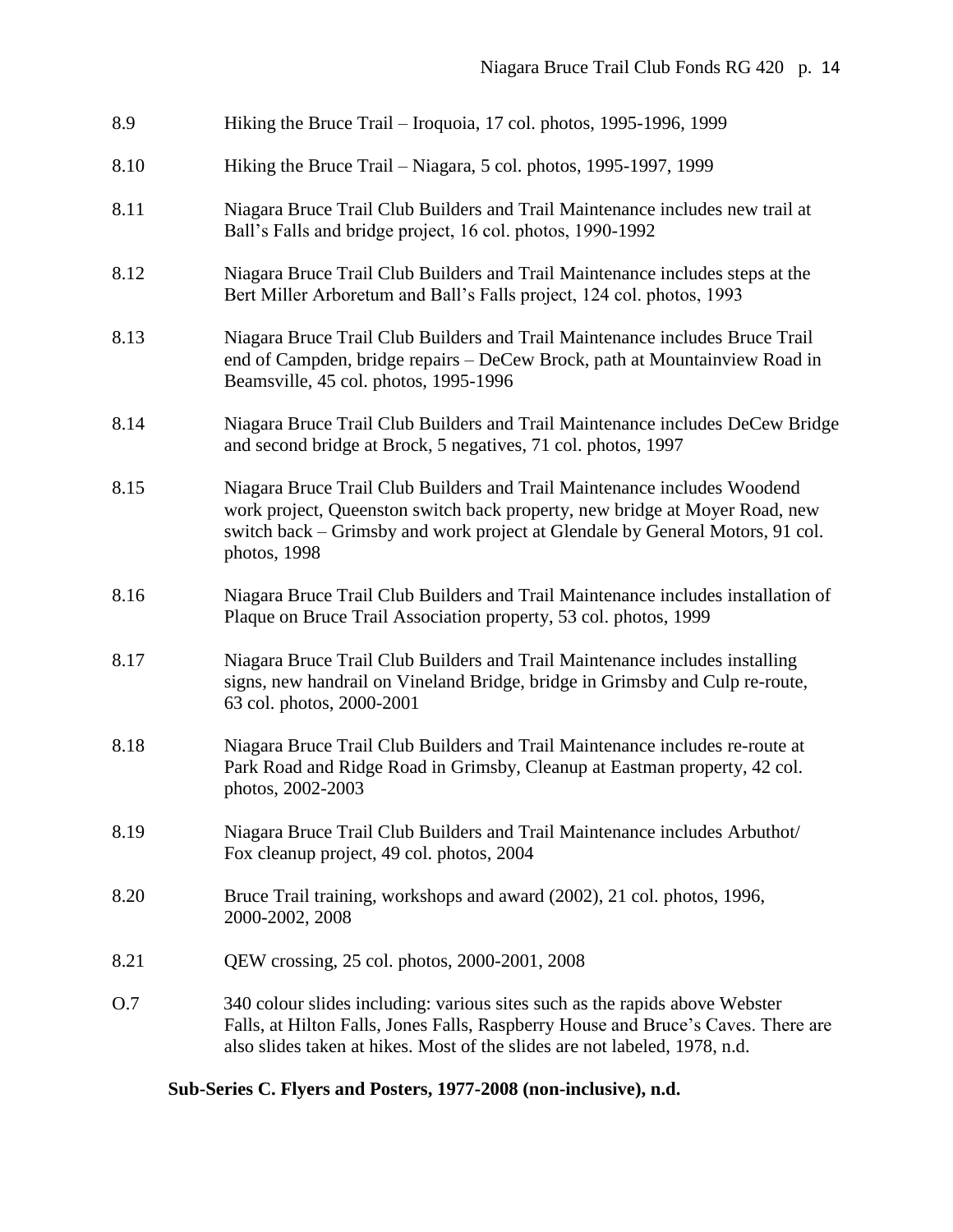| 5.8 | Niagara Bruce Trail Club flyers including: Niagara Escarpment trail folder and     |
|-----|------------------------------------------------------------------------------------|
|     | information on various charity events and hikes. Includes a program for the Bruce  |
|     | Trail Association 30 <sup>th</sup> anniversary and a booklet about the Bruce Trail |
|     | Conservancy $50th$ anniversary Niagara Baton Hikes. A badge is included in the     |
|     | booklet. 1977-2017, n.d. (non-inclusive)                                           |

5.9 Bruce Trail Association pamphlets including information on hiking and volunteering. This includes: *Trees, shrubs, vines and wild flowers along the Bruce Trail*; restoration of Raspberry House; the Escarpment Legacy Campaign and other special events, 1992-1993, 1997, 2005, n.d.

## **Sub-Series D. Calendars**, **1983-2008 (non-inclusive)**

5.10 – 5.12 Bruce Trail Calendars, 1983, 1985, 1989-1991, 1993-1997, 2000, 2002, 2005- 2008

#### **Sub-Series E. Newsletters, 1964-2008 (non-inclusive)**

- 5.13 *The Rattler* (Peninsula Club, Wiarton to Tobermory of the BTA), 1993-1994, 1997, 1999-2003, 2005
- 5.14 *Beaver Valley Bruce Trail Club*, Meaford, Ontario, 1985, 1987, 1990-1995, 1997, 1999-2003
- 5.15 *Blue Mountains Bruce Trail Club*, Collingwood, Ontario, (newsletter name changed to the *Blue Print in* 1995), 1990-1992, 1994-1995, 1997, 2000-2002
- 5.16 *Caledon Comment*, Caledon, Ontario, 1990, 1994-1995, 1997, 1999-2003
- 5.17 *Footnotes* (Toronto Bruce Trail Club), 1985-1987, 1990-1997
- 5.18 *Footnotes* (Toronto Bruce Trail Club), 1999-2003
- 5.19 *Hi-Land Views* (Dufferin Hi-Land Bruce Trail Club, 1985, 1988, 1990-1992, 1994-1995, 1999-2002, 2008
- 5.20 *The Iroquoian* (Iroquoia Bruce Trail Club, Hamilton Ontario), 1985-1986, 1988- 1995, 1997
- 5.21 *The Iroquoian*, 1999-2003
- 5.22 *The Sydenham Hiker* (Sydenham Bruce Trail Club, Owen Sound, Ontario), 1971, 1990-1994, 2000-2003, 2008
- 5.23 *Treadway* (Trail development newsletter of the Bruce Trail Association), 1989-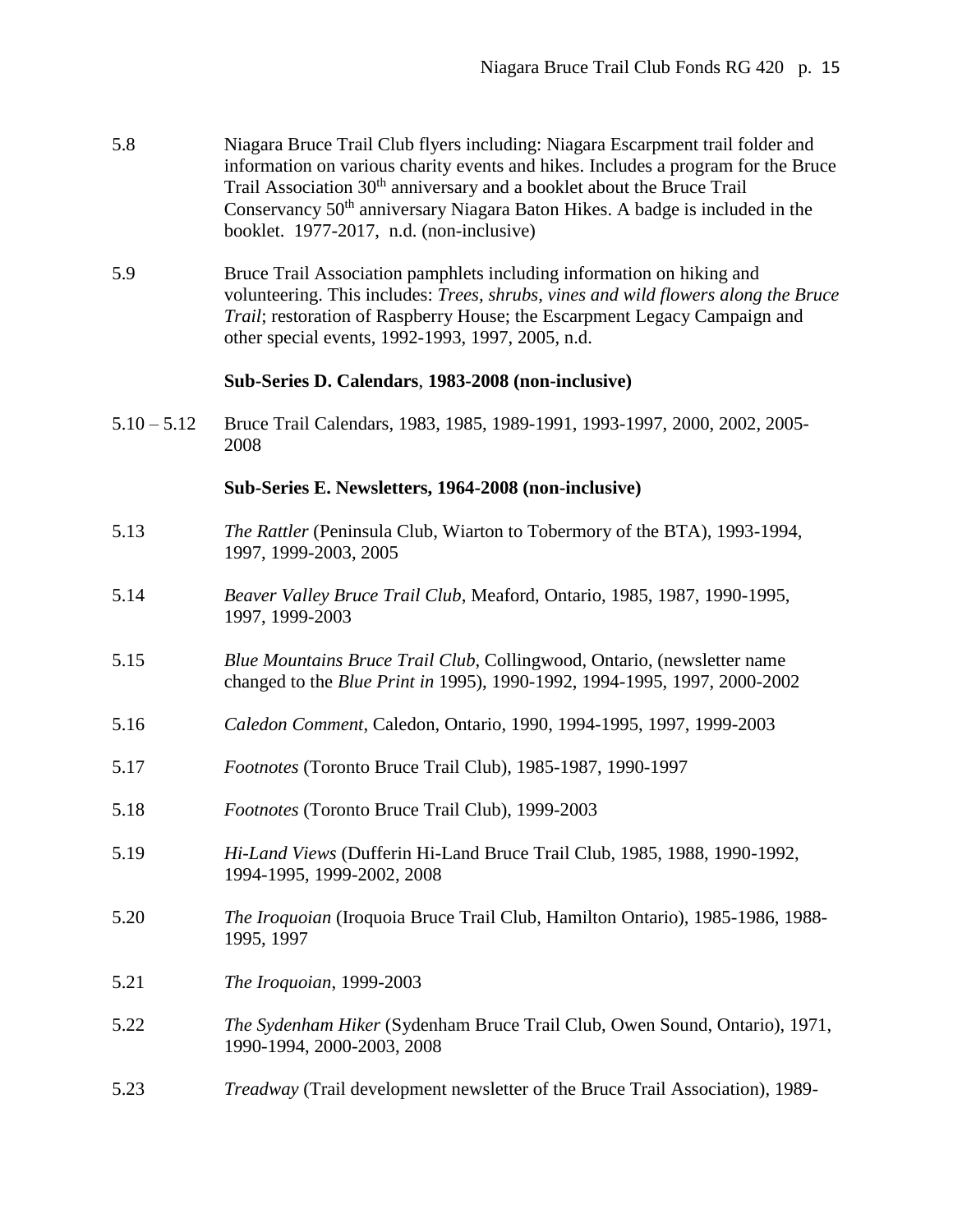1994, 1997, 2000, 2002

- 5.24 Assorted newsletters, 1986, 1990-1995, 1997, 2000-2002
- 5.25 *Bruce Trail News* (published by the Bruce Trail Association), 1964, 1971-1975, 1983, 1986-1987 \*only issues which were missing from the journal collection at Brock were kept within this collection.\*
- 5.26 *Niagara Escarpment Views*, Autumn 2013

#### **Sub-Series G. Bruce Trail Reference Booklets, 1969-2008 (non-inclusive)**

- O.8 *Bruce Trail Guide Books*: fifth edition, eleventh edition, fourteenth edition, sixteenth edition, eighteenth edition, 1969, 1978, 1983, 1988, 1992
- O.9 *Bruce Trail Reference* maps and guides: edition 19.1, edition 23, edition 25, 1995, 2004, 2008

#### **Sub-Series H. Multimedia Items, 1975-2007 (non-inclusive), n.d.**

- O.1 4 videotapes including: *Ontario Niagara Escarpment: Tomorrows Land; Ontario Heritage Foundation: Ontario's Niagara Escarpment; Woodend Hike: March 17, 1996*; and *Without a Trace* from the Elliot Lake Secondary School Outdoors Club, 1992, 1996, n.d.
- O.2 4 dvds including: A photo of Debbie Bucknall and a sign saying "first section of the 240 mile long escarpment trail opened here March 23, 1962 on land owned by Clinton Township Reeve Debbie Bucknall"; *The Bruce Trail Conservancy: Close to Nature Close to Home*; *Bert Lowe* and *Working Together II Conference Material,* 2007, n.d.
- O.3 1 16mm / 27 minute film encased in a plastic container. This film is labeled *Among Other Things* and it presents interviews with hikers and others who use the Bruce Trail along the Niagara Escarpment. The film is presented by the Bruce Trail Association and made by the Media Arts Program, Sheridan College, 1975
- O.5 1 cassette tape which is labeled: E.B. Jan.3, B.G. Jan. 7, B.G. Jan. 28, R.B. – Jan. 31, F. Carter at start and Dean Douglas on CKTB, n.d.
- O.6 2 filmstrips: These are both from the National Film Board of Canada on Canadian environments. The first one is called *The Bruce Peninsula* (215C 0183 001) and the second one is *The Bruce Trail* (215C 0183 002). Each of these films is accompanied by a cassette which provides manual and automatic advance for the film, 1983

## **Series IV – Ecological Projects and Studies, 1974-2008 (non-inclusive), n.d.**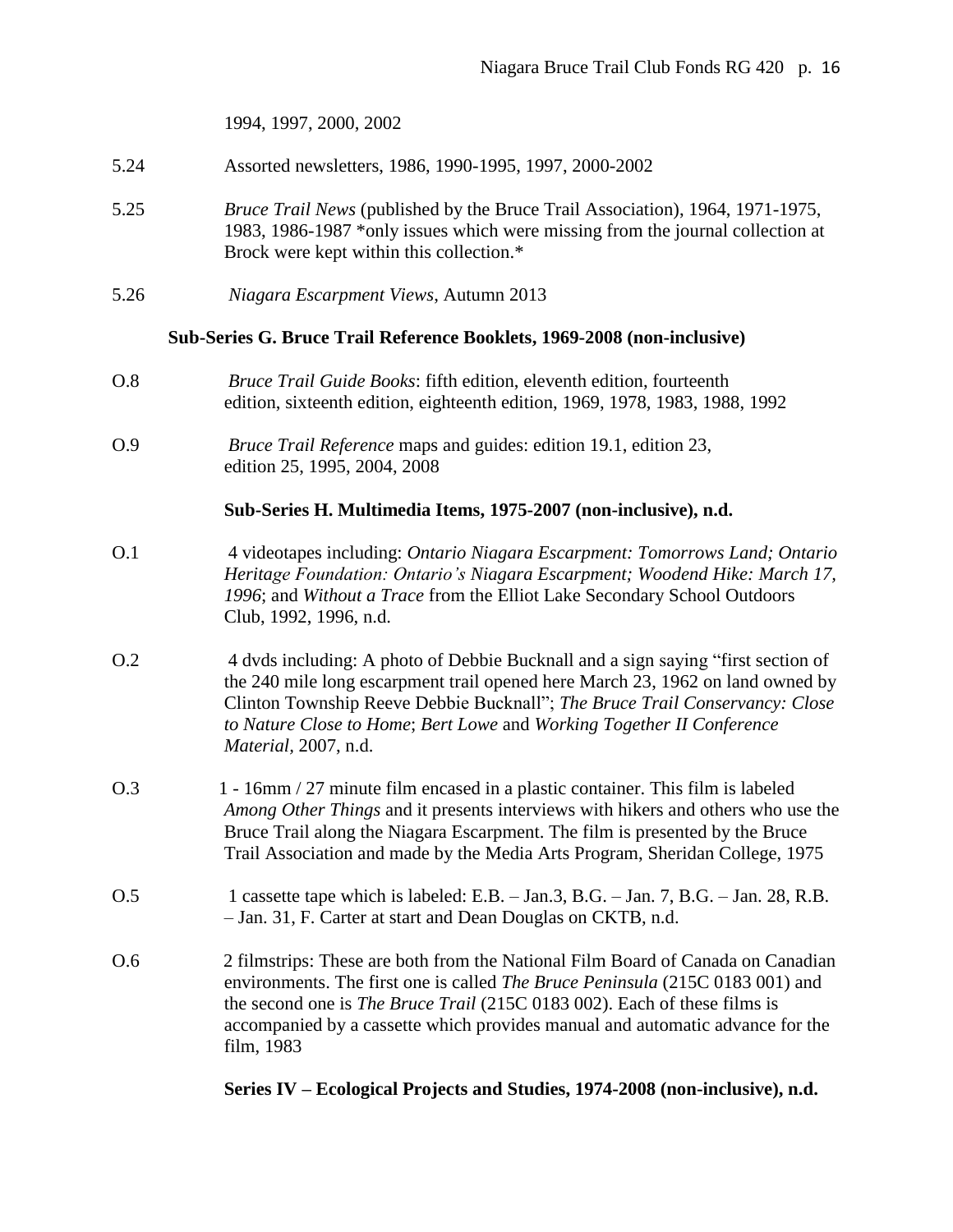| 6.1 | From Rails to Trails: A workshop was held at the University of Waterloo to<br>explore the possibilities of using abandoned railway lines for conservation and<br>recreation purposes. Included in this folder are: the background, maps and the<br>Bruce Trail Association policy regarding abandoned railway corridors, 1989-<br>1990, 1995                                  |
|-----|-------------------------------------------------------------------------------------------------------------------------------------------------------------------------------------------------------------------------------------------------------------------------------------------------------------------------------------------------------------------------------|
| 6.2 | The Niagara Escarpment: includes folders, clippings, flyers, <i>The Niagara</i><br>Escarpment: Are We Over the Edge? (notes for a speech by Ruth Grier, M.P.P.),<br>correspondence, <i>Coalition on the Niagara Escarpment</i> newsletter, <i>On the Edge</i><br>newsletters and Exploring the Escarpment 1972, 1976, 1978, 1985, 1990, 1992-<br>1994, 1998, 2001, 2005, n.d. |
| 6.3 | The Niagara Escarpment Plan (volumes 1-3), 1984                                                                                                                                                                                                                                                                                                                               |

- 6.4 Proposed revisions to the Niagara Escarpment Plan, 1991
- 6.5 Proposed Niagara Escarpment Plan amendment, 1997
- 6.6 Final proposed plan for the Niagara Escarpment, n.d.
- 6.7 Includes: Clippings, pamphlets, correspondence, the Short Hills Provincial Park Preliminary Management Plan and the Management Plan Review, 1974, 1989 – 1991, 1993, 2003
- 6.8 Information and financial statements from the Balls Falls Project for the building of steps at the Bert Miller Arboretum area, 1993
- 6.9 Glenridge Quarry Landfill Site: includes: End Use Evaluation and End Use Master Plan, 1995, 1997-1998
- 6.10 Natural Environment Assessment for the New World Culinary Centre: This is a preliminary Natural Environment Assessment of property owned by the Niagara Land Company near Vineland, Ontario. The purpose of this report is to provide technical input into a submission to obtain a permit for the proposed New World Culinary Centre, 1997
- 6.11 Niagara Peninsula Conservation Authority: Includes: Pamphlets, clippings, information and booklets entitled: *Choices for Agricultural Areas*, and *A Living Legacy* as well as an annual report, 1990-1991, 1994, 2000
- 6.12Jordan Harbour Resort Area Trail Rural Job Strategy Application and Niagara College Draft Proposal to Niagara Bruce Trail Club, 1999
- 6.13 Iron Bridge Golf Club, 1999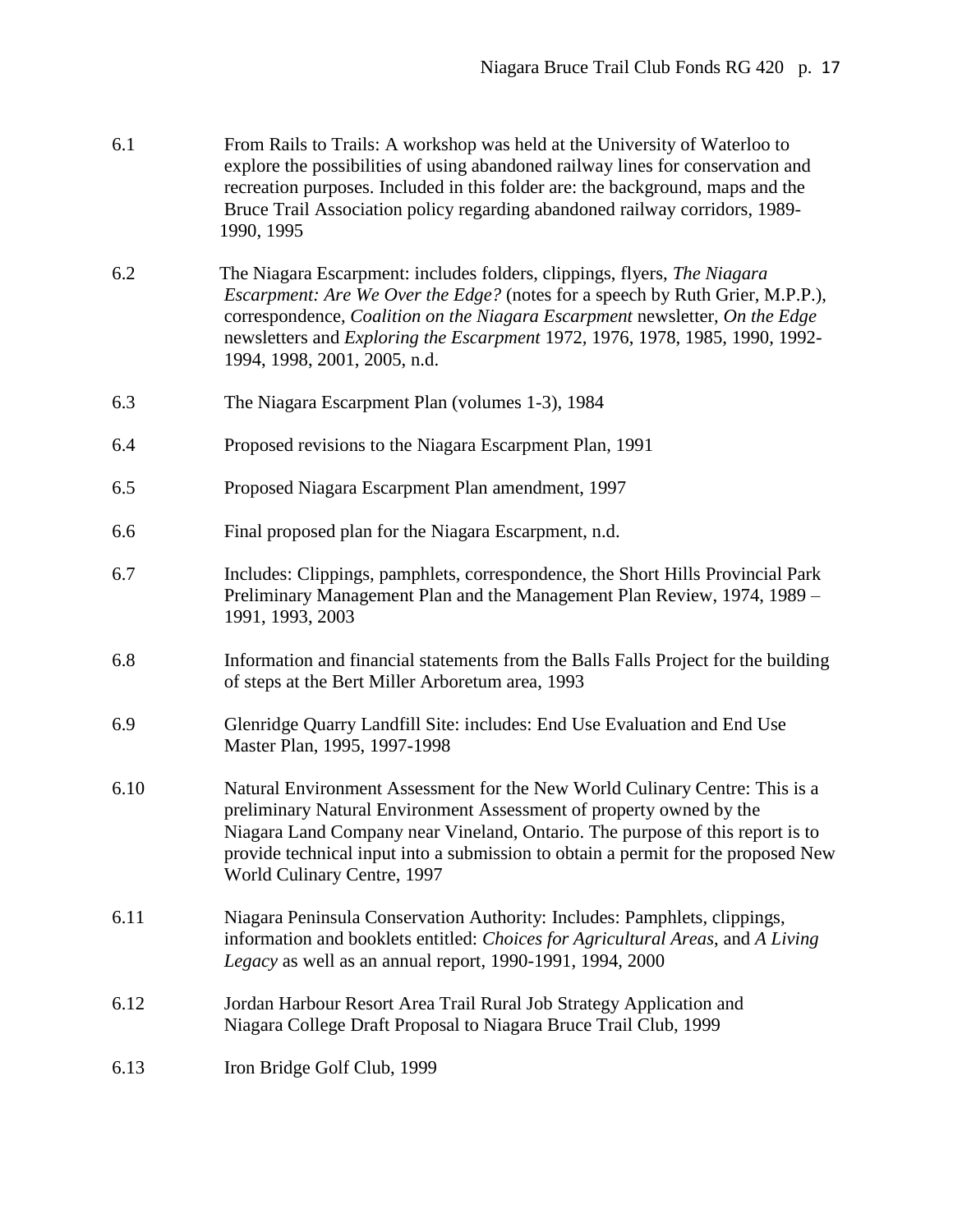| Brock University plan, 2002                                                                                                                                                                                                                                                                                                                                                    |                                                                                                                                                                                                       |  |  |  |
|--------------------------------------------------------------------------------------------------------------------------------------------------------------------------------------------------------------------------------------------------------------------------------------------------------------------------------------------------------------------------------|-------------------------------------------------------------------------------------------------------------------------------------------------------------------------------------------------------|--|--|--|
| Greater Niagara Circle Route Committee, 2003                                                                                                                                                                                                                                                                                                                                   |                                                                                                                                                                                                       |  |  |  |
| Quarry Road Landfill, 2004-2005                                                                                                                                                                                                                                                                                                                                                |                                                                                                                                                                                                       |  |  |  |
| Twenty Mile Creek Watershed Plan, 2005                                                                                                                                                                                                                                                                                                                                         |                                                                                                                                                                                                       |  |  |  |
| Comments on Walker Bros. Environmental Assessment, 2006                                                                                                                                                                                                                                                                                                                        |                                                                                                                                                                                                       |  |  |  |
| Morningstar Mill End Use Feasibility Study, 2007                                                                                                                                                                                                                                                                                                                               |                                                                                                                                                                                                       |  |  |  |
| Queenston Quarry Reclamation Project, 2008                                                                                                                                                                                                                                                                                                                                     |                                                                                                                                                                                                       |  |  |  |
| QEW crossing at Sand Plant Hill includes: correspondence, information,<br>draft, and opening, 1999-2003, 2008                                                                                                                                                                                                                                                                  |                                                                                                                                                                                                       |  |  |  |
| Information on local trails and projects includes: Pamphlets, flyers and clippings<br>on various trails including Burgoyne Woods Trail, Terry Fox trail, Merritt Trail,<br>Green Ribbon Trail, Waterfront Trail and the Trans Canada Trail. This folder also<br>contains information on the Welland Canals Preservation Association, 1989-1990,<br>1994-1997, 1999, 2001, 2005 |                                                                                                                                                                                                       |  |  |  |
| <b>Added Entries:</b><br>610<br>610                                                                                                                                                                                                                                                                                                                                            | Niagara Bruce Trail Club<br><b>Bruce Trail Association</b>                                                                                                                                            |  |  |  |
| <b>Subject Access:</b><br>600<br>600<br>610<br>650<br>651<br>651<br>651                                                                                                                                                                                                                                                                                                        | Reed, Margaret<br>Lowe, Bert<br>Niagara Peninsula Conservation Authority<br>Hiking zOntario zBruce Trail<br>Niagara Escarpment x Description and travel<br>Cave Springs Farm, -<br>Short Hills (Ont.) |  |  |  |
|                                                                                                                                                                                                                                                                                                                                                                                |                                                                                                                                                                                                       |  |  |  |

# **Material Held at other Repositories:**

The Bruce Trail Conservancy**,** PO Box 857, Hamilton, ON. L8N 3N9

\_\_\_\_\_\_\_\_\_\_\_\_\_\_\_\_\_\_\_\_\_\_\_\_\_\_\_\_\_\_\_\_\_\_\_\_\_\_\_\_\_\_\_\_\_\_\_\_\_\_\_\_\_\_\_\_\_\_\_\_\_\_\_\_

## **Related Material:**